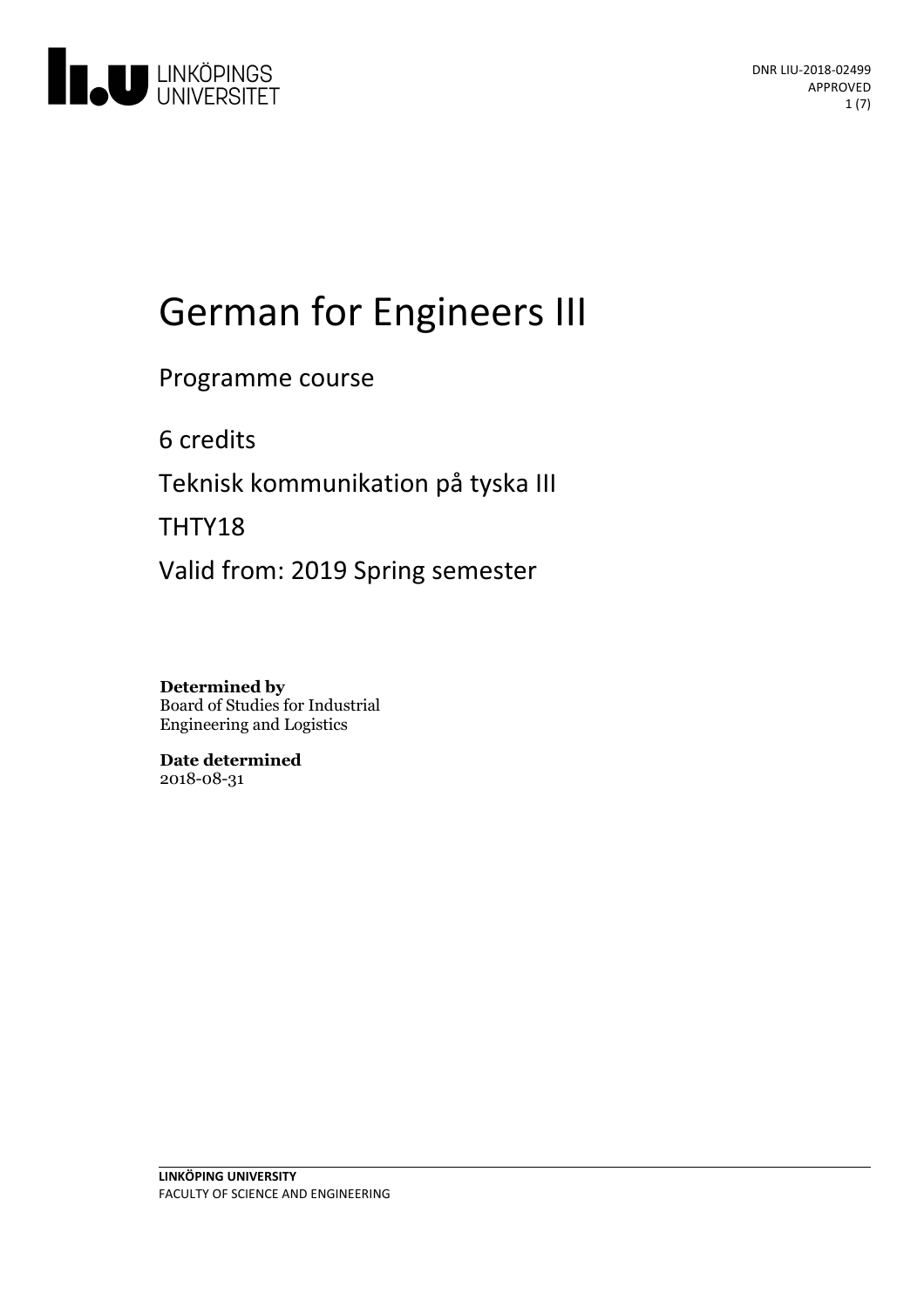# Main field of study

Language and Culture

Course level

First cycle

# Advancement level

 $G<sub>2</sub>X$ 

# Course offered for

- Industrial Engineering and Management International, M Sc in Engineering
- Applied Physics and Electrical Engineering International, M Sc in Engineering

# Entry requirements

Note: Admission requirements for non-programme students usually also include admission requirements for the programme and threshold requirements for progression within the programme, or corresponding.

## Prerequisites

German for Engineers I and II or the equivalent.

### Examination

PRA1 Written assignments and project work 6 credits U, 3, 4, 5

### Grades

Four-grade scale, LiU, U, 3, 4, 5

### Department

Institutionen för ekonomisk och industriell utveckling

# Director of Studies or equivalent

Johan Holtström

Examiner Christoph Röcklinsberg

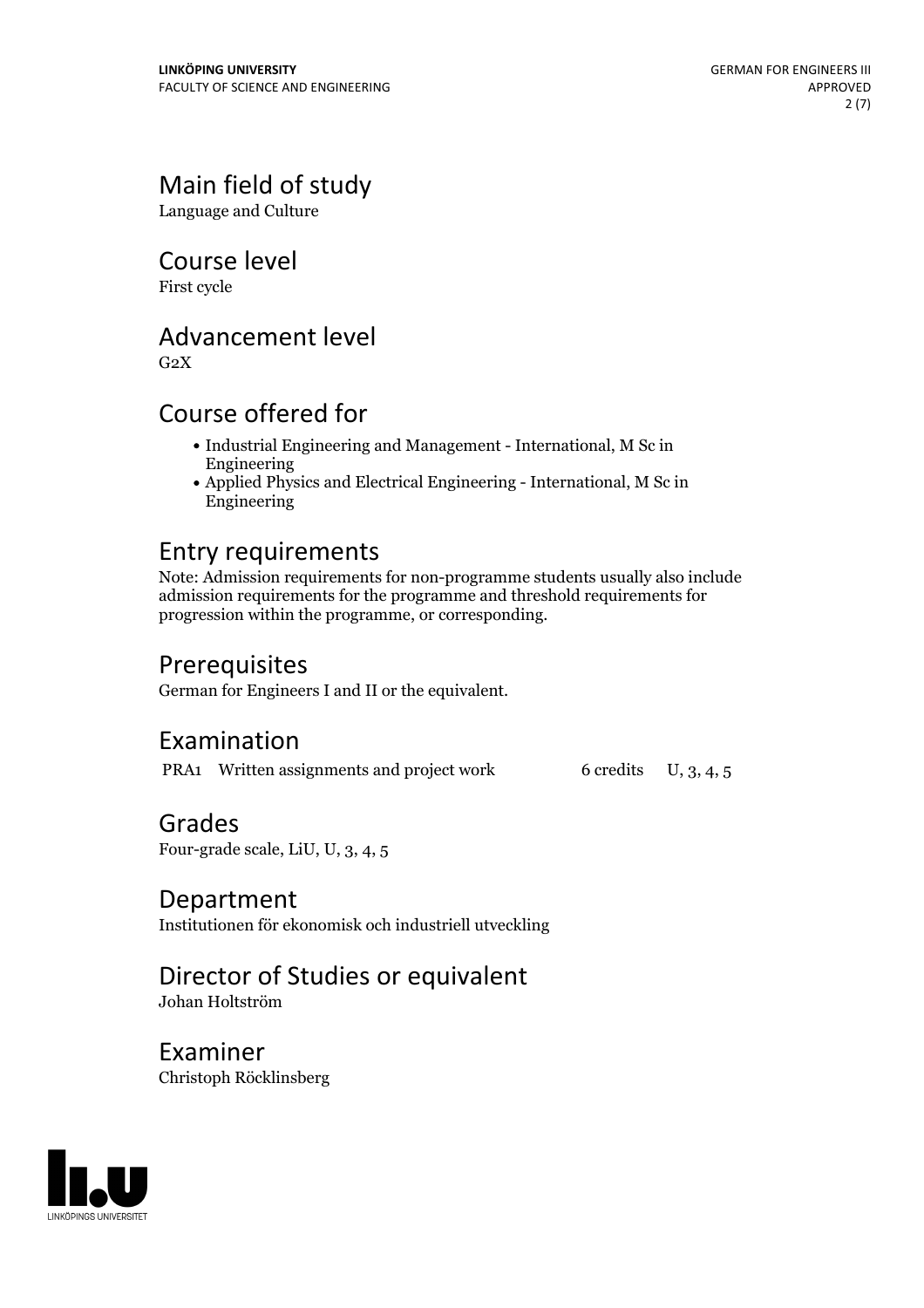# Education components

Preliminary scheduled hours: 48 h Recommended self-study hours: 112 h

# Course literature

Delas ut under kursen.

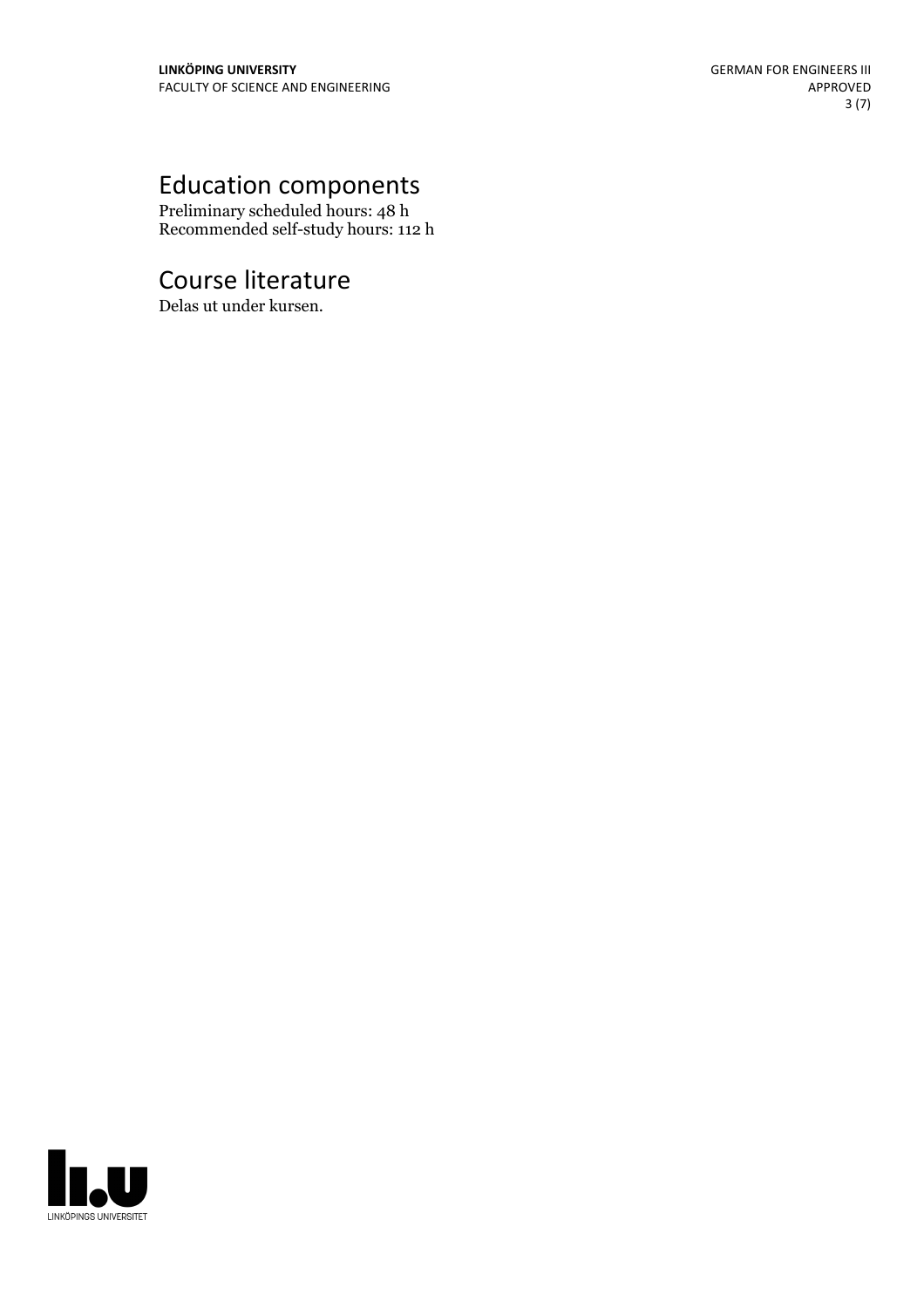# **Common rules**

### **Course syllabus**

A syllabus has been established for each course. The syllabus specifies the aim and contents of the course, and the prior knowledge that a student must have in order to be able to benefit from the course.

### **Timetabling**

Courses are timetabled after a decision has been made for this course concerning its assignment to a timetable module. A central timetable is not drawn up for courses with fewer than five participants. Most project courses do not have a central timetable.

### **Interrupting a course**

The vice-chancellor's decision concerning regulations for registration, deregistration and reporting results (Dnr LiU-2015-01241) states that interruptions in study are to be recorded in Ladok. Thus, all students who do not participate in a course for which they have registered must record the interruption, such that the registration on the course can be removed. Deregistration from <sup>a</sup> course is carried outusing <sup>a</sup> web-based form: www.lith.liu.se/for-studenter/kurskomplettering?l=sv.

### **Cancelled courses**

Courses with few participants (fewer than 10) may be cancelled or organised in a manner that differs from that stated in the course syllabus. The board of studies is to deliberate and decide whether a course is to be cancelled orchanged from the course syllabus.

### **Regulations relatingto examinations and examiners**

Details are given in a decision in the university's rule book: http://styrdokument.liu.se/Regelsamling/VisaBeslut/622678.

### **Forms of examination**

#### **Examination**

Written and oral examinations are held at least three times a year: once immediately after the end of the course, once in August, and once (usually) in one of the re-examination periods. Examinations held at other times are to follow a decision of the board of studies.

Principles for examination scheduling for courses that follow the study periods:

courses given in VT1 are examined for the first time in March, with re-

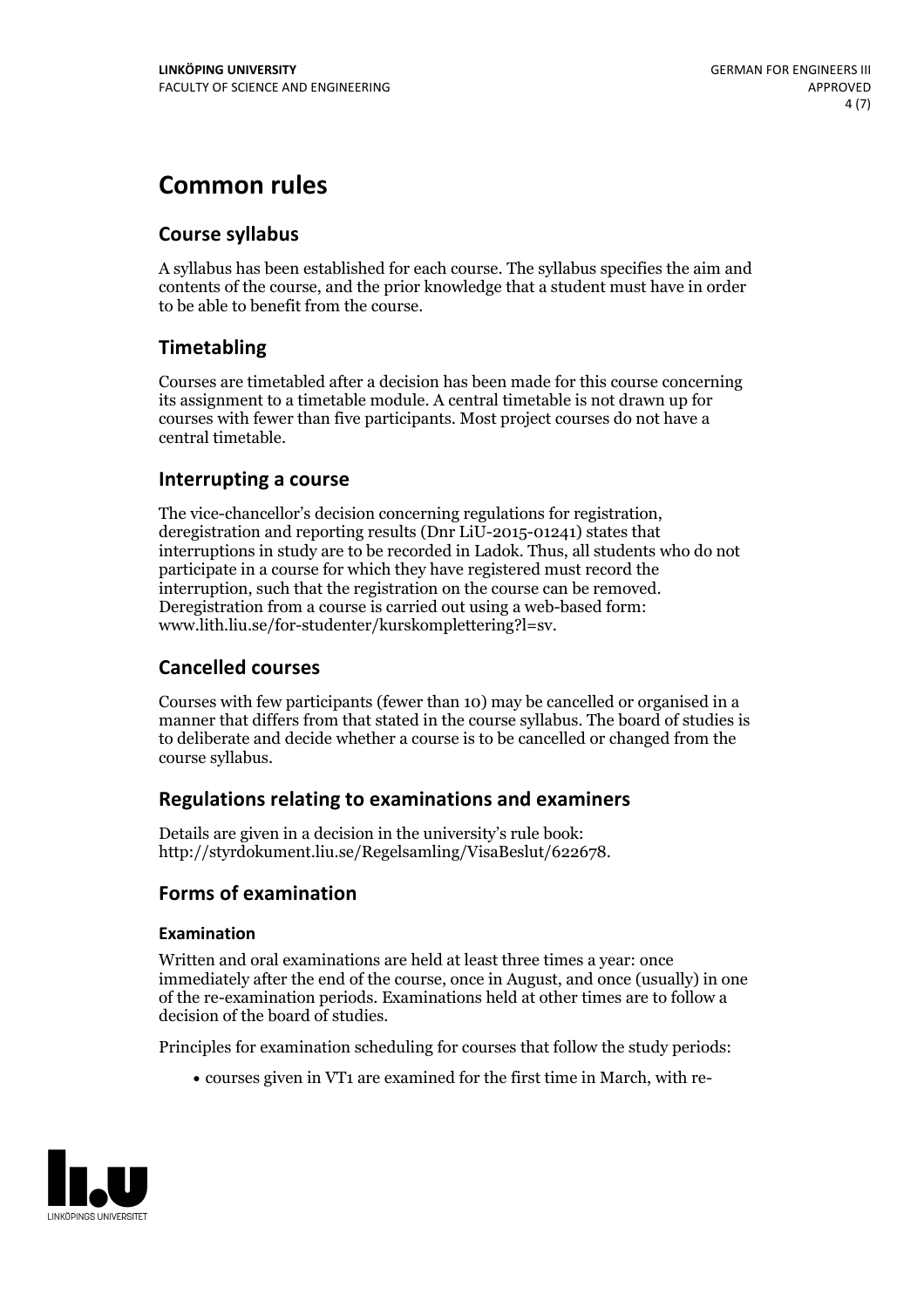examination in June and August

- courses given in VT2 are examined for the first time in May, with re-examination in August and October
- courses given in HT1 are examined for the first time in October, with re-examination in January and August
- courses given in HT2 are examined for the first time in January, with re-examination at Easter and in August.

The examination schedule is based on the structure of timetable modules, but there may be deviations from this, mainly in the case of courses that are studied and examined for several programmes and in lower grades (i.e. 1 and 2).

- Examinations for courses that the board of studies has decided are to be held in alternate years are held only three times during the year in which
- the course is given.<br>• Examinations for courses that are cancelled or rescheduled such that they are not given in one or several years are held three times during the year that immediately follows the course, with examination scheduling that corresponds to the scheduling that was in force before the course was cancelled or rescheduled.<br>• If teaching is no longer given for a course, three examination occurrences
- are held during the immediately subsequent year, while examinations are at the same time held for any replacement course that is given, or alternatively in association with other re-examination opportunities. Furthermore, an examination is held on one further occasion during the next subsequent year, unless the board of studies determines otherwise.<br>• If a course is given during several periods of the year (for programmes, or
- on different occasions for different programmes) the board orboards of studies determine together the scheduling and frequency of re-examination occasions.

#### **Registration for examination**

In order to take an examination, a student must register in advance at the Student Portal during the registration period, which opens 30 days before the date of the examination and closes 10 days before it. Candidates are informed of the location of the examination by email, four days in advance. Students who have not registered for an examination run the risk of being refused admittance to the examination, if space is not available.

Symbols used in the examination registration system:

- \*\* denotes that the examination is being given for the penultimate time.
- \* denotes that the examination is being given for the last time.

#### **Code of conduct for students during examinations**

Details are given in a decision in the university's rule book: http://styrdokument.liu.se/Regelsamling/VisaBeslut/622682.

#### **Retakes for higher grade**

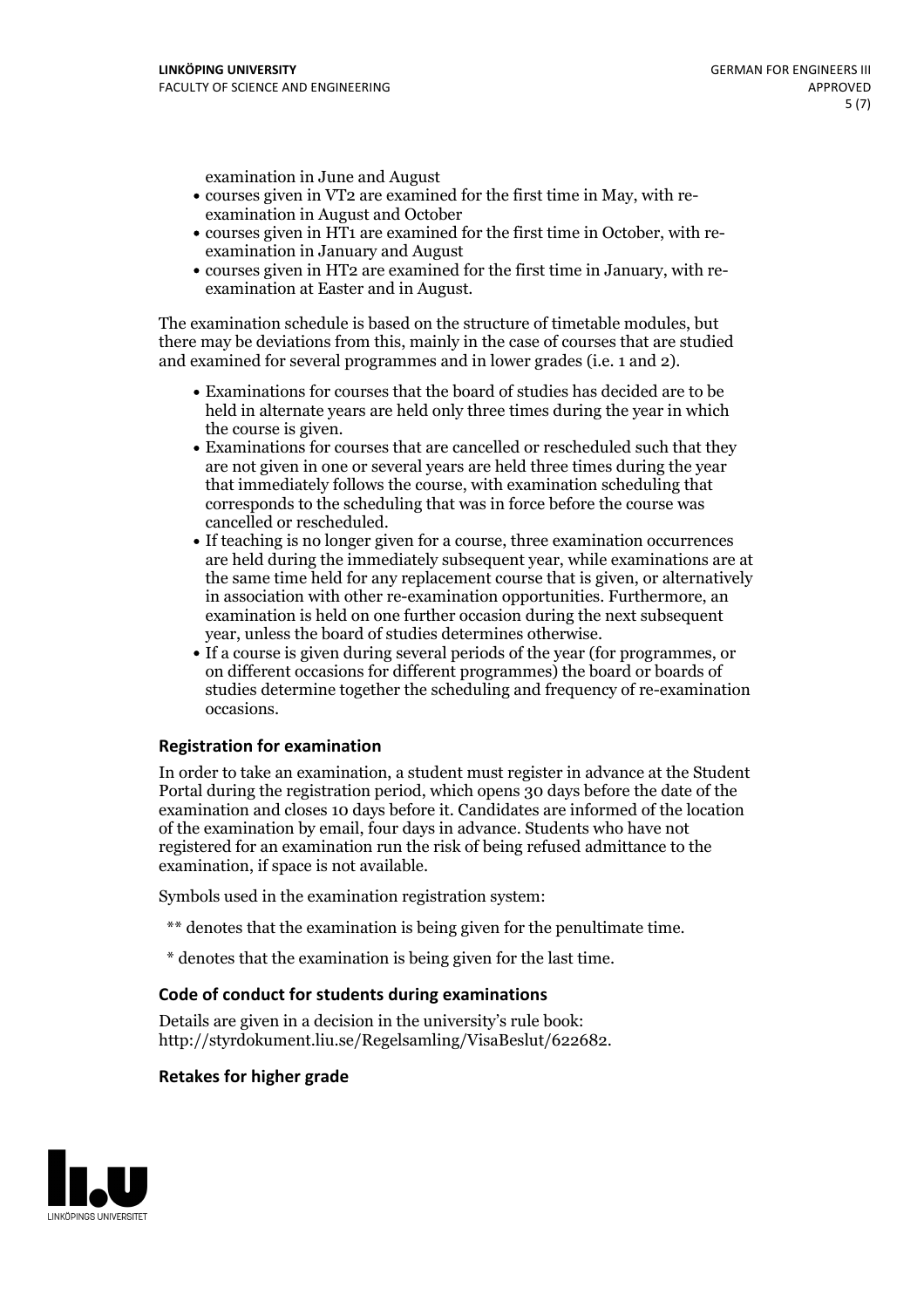Students at the Institute of Technology at LiU have the right to retake written examinations and computer-based examinations in an attempt to achieve a higher grade. This is valid for all examination components with code "TEN" and "DAT". The same right may not be exercised for other examination components, unless otherwise specified in the course syllabus.

### **Retakes of other forms of examination**

Regulations concerning retakes of other forms of examination than written examinations and computer-based examinations are given in the LiU regulations for examinations and examiners, http://styrdokument.liu.se/Regelsamling/VisaBeslut/622678.

#### **Plagiarism**

For examinations that involve the writing of reports, in cases in which it can be assumed that the student has had access to other sources (such as during project work, writing essays, etc.), the material submitted must be prepared in accordance with principles for acceptable practice when referring to sources (references or quotations for which the source is specified) when the text, images, ideas, data, etc. of other people are used. It is also to be made clear whether the author has reused his or her own text, images, ideas, data, etc. from previous examinations.

A failure to specify such sources may be regarded as attempted deception during examination.

#### **Attempts to cheat**

In the event of <sup>a</sup> suspected attempt by <sup>a</sup> student to cheat during an examination, or when study performance is to be assessed as specified in Chapter <sup>10</sup> of the Higher Education Ordinance, the examiner is to report this to the disciplinary board of the university. Possible consequences for the student are suspension from study and a formal warning. More information is available at https://www.student.liu.se/studenttjanster/lagar-regler-rattigheter?l=sv.

#### **Grades**

The grades that are preferably to be used are Fail (U), Pass (3), Pass not without distinction  $(4)$  and Pass with distinction  $(5)$ . Courses under the auspices of the faculty board of the Faculty of Science and Engineering (Institute of Technology) are to be given special attention in this regard.

- 1. Grades U, 3, 4, 5 are to be awarded for courses that have written
- examinations. 2. Grades Fail (U) and Pass (G) may be awarded for courses with <sup>a</sup> large degree of practical components such as laboratory work, project work and group work.

#### **Examination components**

- 
- 1. Grades U, 3, 4, <sup>5</sup> are to be awarded for written examinations (TEN). 2. Grades Fail (U) and Pass (G) are to be used for undergraduate projects and other independent work.